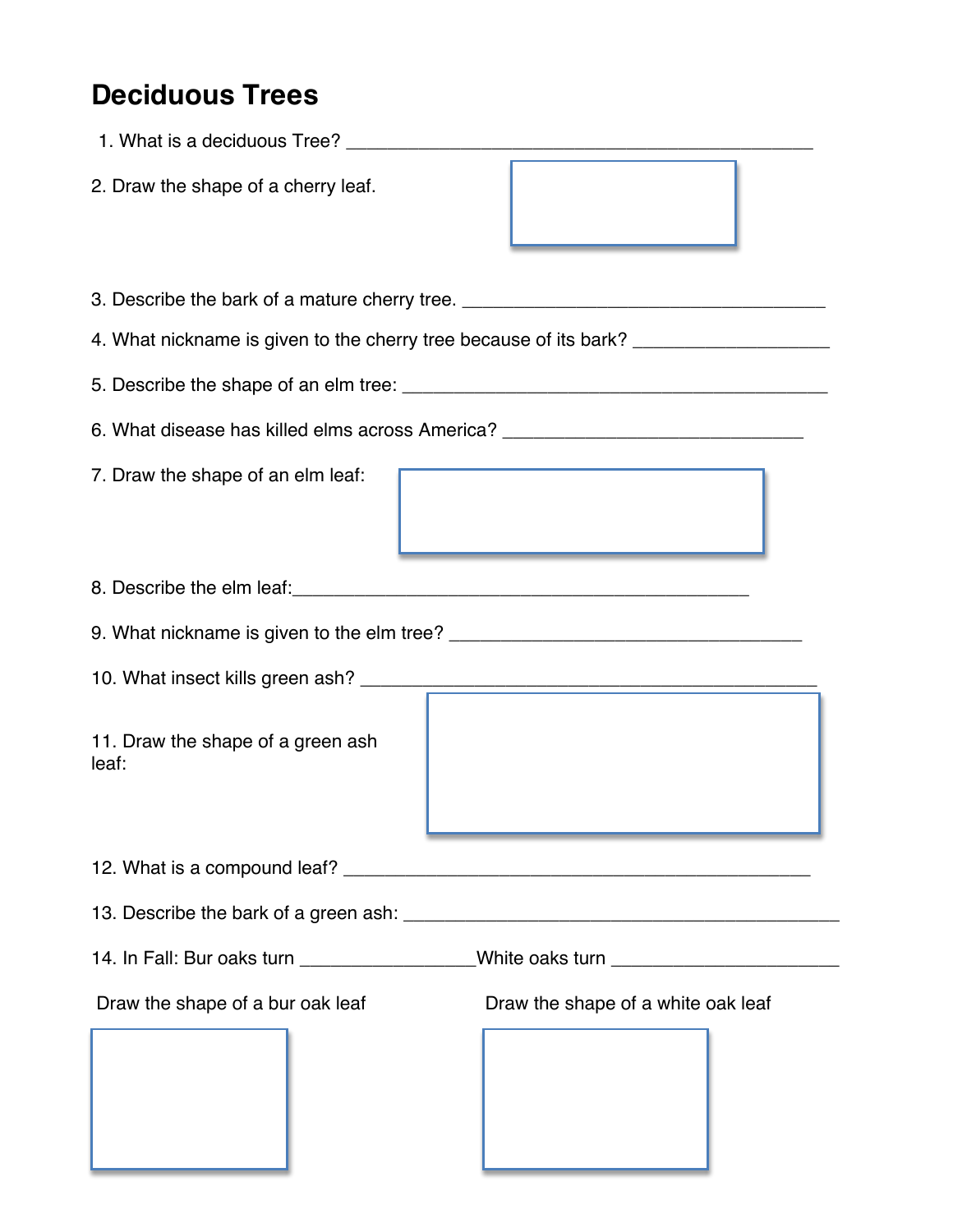| 19. Why are cottonwoods called whisper trees? __________________________________ |                           |  |  |  |
|----------------------------------------------------------------------------------|---------------------------|--|--|--|
|                                                                                  |                           |  |  |  |
| Draw a cottonwood leaf                                                           | Draw a quaking aspen leaf |  |  |  |
|                                                                                  |                           |  |  |  |
| 21. What is special about the bark of a quaking aspen? _________________________ |                           |  |  |  |
|                                                                                  |                           |  |  |  |
|                                                                                  |                           |  |  |  |
| 24. What country has made the sugar maple its national symbol? _________________ |                           |  |  |  |
| 25. How much of the "Big Woods" remains in Minnesota today? ____________________ |                           |  |  |  |
|                                                                                  |                           |  |  |  |
| 27. What are three things maples are used for? _________________________________ |                           |  |  |  |
| 28. How much maple sap does it take to make a gallon of syrup? _________________ |                           |  |  |  |
| Draw a sugar maple leaf                                                          | Draw a silver maple leaf  |  |  |  |
|                                                                                  |                           |  |  |  |